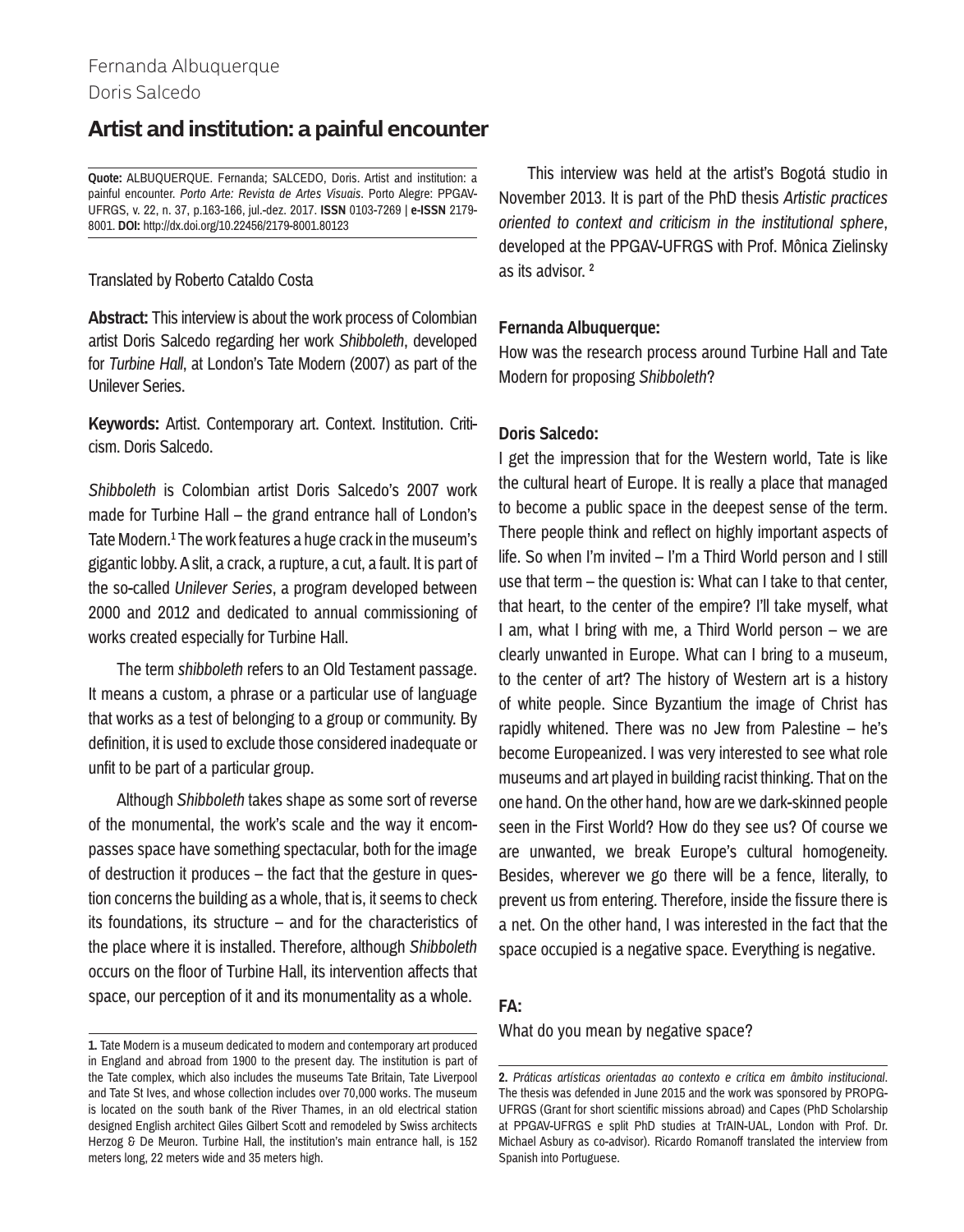#### **DS:**

Immigrants are called an underclass, a term that horrifies me – I find it hard to believe that it exists and it is used. Besides, all connotations are negative. If you are Colombian you are in the drug trade; we are supposed to be thieves... The Third World takes everything: disorder, from sexual to whatever. They think we're dirty... There is this whole stereotype about dark-skinned people from the Third World – Africa, Asia, Latin America. We'll always be inscribed within this negative frame of the negative. So I wanted to literally open up a negative space. And I was also interested in fissuring the museum institution because I believe that the museum participated in racism. You go to the galleries and, with a few exceptions, a *Juan de Pareja* by Velázquez, another black figure in Bosch's paintings... At the birth of Jesus, a black mage king is very rare, Degas's contortionist... But they are specific cases where we appear. So I was interested in taking that presence there. I was obviously thinking about context. Context defines the work: it means dying when crossing borders. Searching for that promised land, a person can travel under a train or a truck, cross the Mediterranean, die to get to that promised land that is a fallacy. That was my view.

# **FA:**

From what you're saying, the research process came from your own research as an artist.

# **DS:**

Of course racism was something I was interested in, but this interest appeared punctually at that moment. I begin to study all the physical obstacles that First World countries establish in order for these unwanted people not to enter. The fences, for example, these terrible moats of Ceuta and Melilla, fences with wire and all kinds of sharp elements to prevent them from crossing. There are so many sub-Saharan Africans who were cut all over or died hanging... These images were very important. The *pateras*, these small rafts sinking in the Mediterranean with sub-Saharans who can't swim, horrified and absolutely immobile – during the journey and even when they are sinking. So immobile that they often lose their lower limbs and need to have their legs amputated. There are terrible migrations. And that seemed to make a lot of sense

to me in the context of racism in art; it's the same thing. Art is a very strong, very assertive device which helped forming the image of beautiful. Blue eyes are the color of the sky; red hair is the color of the sun... In language you'll find everything. To be *fair* means not only that you have white skin, but also that you are just. And the connection with darkness is always negative. So I was interested in everything in language and that's why I set out to articulate that image.

## **FA:**

And we're talking about a monument-museum.

# **DS:**

A monument-museum and a museum that has... Mr. Tate makes his fortune in the Caribbean islands with sugarcane, perhaps one of the most brutal of all plantations, which requires intense labor, which used to be slave. That's where Mr. Tate's fortune comes from. Everything is connected.

# **FA:**

How was the work developed? How was the relationship with the institution in the process, that is, with the several professionals and departments involved in the work?

#### **DS:**

This is a very difficult and somewhat hostile question because there is no clear answer. I don't like this question, I don't like answering it, but I will try, against my will because I promised Moacir [dos Anjos, who intermediated the interview]. When a proposal as aggressive as mine is presented to a museum, an equal response is to be expected. The proposal is radically aggressive: to cut the museum in half. I was aware of that. And the answer was to be expected. The museum must protect itself from such direct aggression. The museum has some highly dedicated curators who work with moving devotion to the institution. They usually earn very low wages, work under very difficult conditions, seeking to obtain money as they can. The conditions of the people working in the museum are difficult and they are protecting an institution that is valuable to society. Suddenly, in this context, an artist arrives and wants to break the museum in half. It's very difficult; it was not a decision that could be made by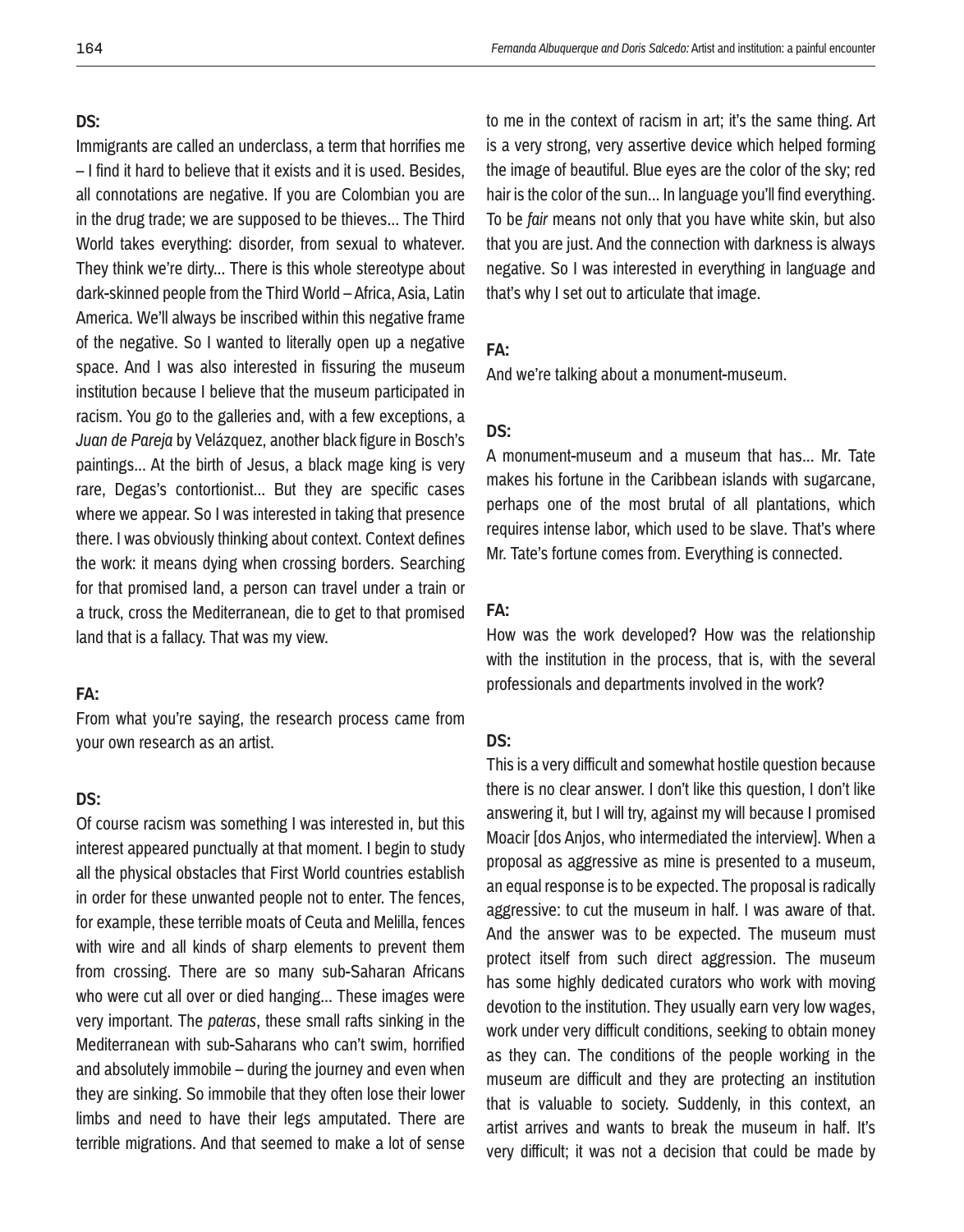the curator [Achim Borchardt-Hume, who accompanied the development and installation of the work at Tate Modern]. The curator had neither the power nor the ability to take on such a responsibility as hosting *Shibboleth*, for it was a work that permanently disfigured the museum. The museum was scarred. And it was a very difficult decision to make. I believe that the relationship with the curator was very difficult, extremely difficult, but I understand why it was so; I understand that he couldn't do it. And then the situation is solved when you go higher. In fact, it was Nicolas Serrota's support that allowed the work to be done.



**Figure 1.** *Shibboleth*, Doris Salcedo, 2007. Tate Modern free use © Doris Salcedo

#### **FA:**

How do you think that that work, on the one hand, starts from the context in which it was done, and how does it also articulate interests, reflections and procedures peculiar to your research?

# **DS:**

My intention when I arrived at Turbine Hall was to take what I am to meet what the museum is. Of course I'm a political artist, so this interest was always and still is present in this work. That is, it's no surprise that I touch these topics. I take what I am and I am what I've worked with throughout my life: my relationship with victims and statements. I offer what interests me, the political stances I have always taken. There's no art for me without that. It has to be political. If it's not, it's hard for me to understand it.

### **FA:**

Is it possible to say that the work articulates critical thinking around the context in which it is produced and for which it is realized?

## **DS:**

It's somewhat obvious that the work articulates critical thinking. It's absolutely obvious, because the work itself is the evidence that there are – geological and institutional – faults in society. They are like these geological faults that are a metaphor for everything. I think the work is critical. It seems somewhat obvious to me that the work does articulate critical thinking. I also think the answer is in my first response to you. The thinking criticizes the stance of Western museums, of art. Not only the museum as an institution, but also the practice of art. And the visions society has about immigrants. I think I answered these two critical approaches in your first question. The opening in the floor itself, in the foundations of the institution, is absolutely obvious. I wouldn't know how to define it any other way. The geological fault is in society, it's in the museum institution, it's in art.

#### **FA:**

And there is the fact that this is the first intervention in this space that doesn't add anything to the place, that doesn't use the space to present something monumental.

## **DS:**

That's because our presence is negative. The presence of immigrants or Third World people is negative, it doesn't really enter society. I was highly interested in changing that perspective. When people enter that space, they usually look up and there is a narcissistic view: "Wow, we humans are capable of building such spaces!" In fact I don't think the space is so wonderful or that the industrial space has something extraordinary. It's common and current for its time. Yes, it's got beautiful proportions, but not for people to respond by marveling at what humans are able to build upwards in terms of power, as an architecture of power. So I was highly interested in changing perspective and looking down. Where is that underclass? Where are we? Where is real life?